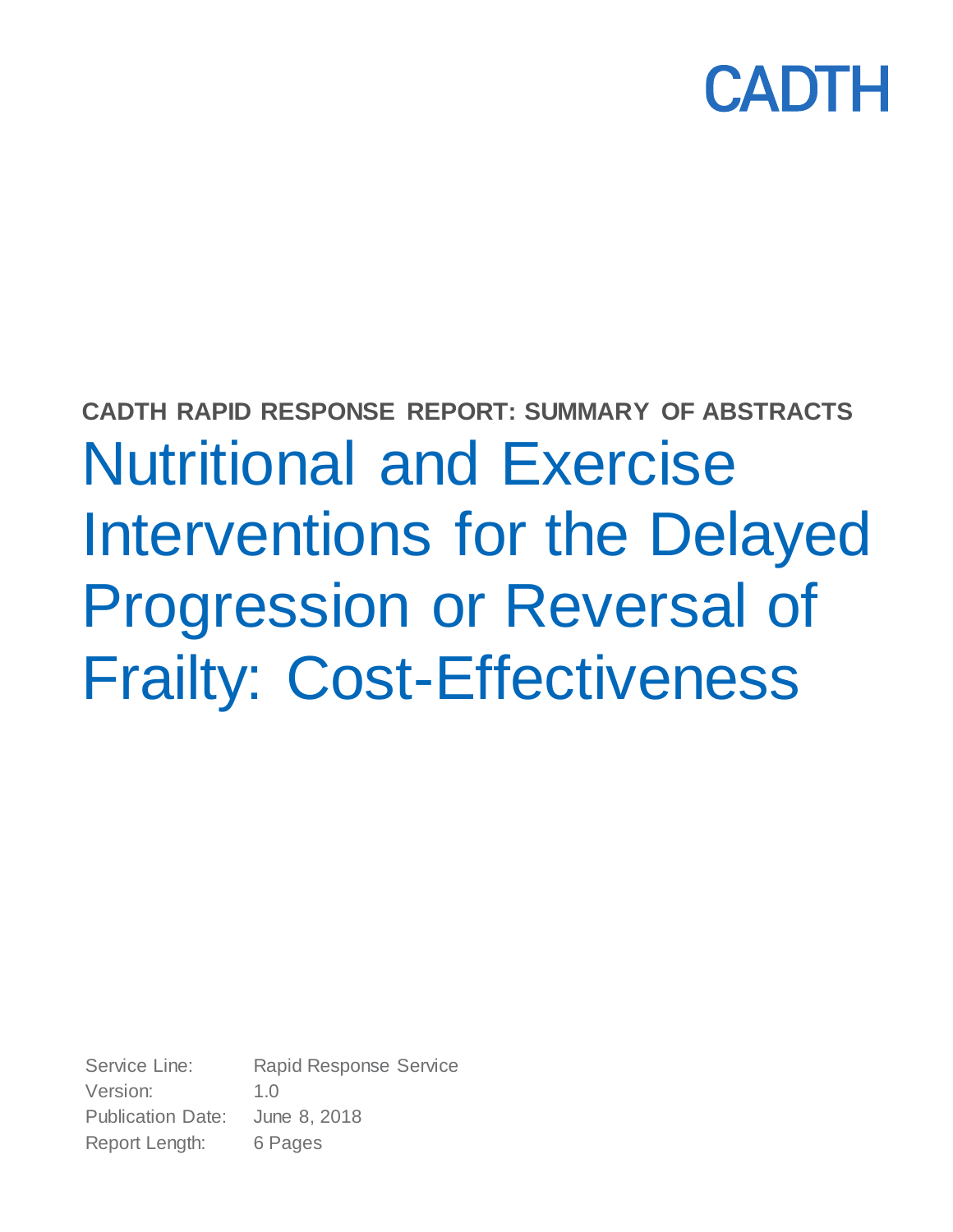# PADIH

### **Authors:** Michelle Clark, Charlene Argáez

Cite As: Nutritional and exercise interv entions for the delay ed progression or rev ersal of frailty: cost-effectiveness. Ottawa: CADTH; 2018 Jun. (CADTH rapid response report: summary of abstracts).

#### **Acknowledgments:**

**Disclaimer:** The inf ormation in this document is intended to help Canadian health care decision-makers, health care prof essionals, health sy stems leaders, and policy -makers make well-inf ormed decisions and thereby improv e the quality of health care serv ices. While patients and others may access this document, the document is made av ailable for informational purposes only and no representations or warranties are made with respect to its fitness for any particular purpose. The inf ormation in this document should not be used as a substitute f or prof essional medical adv ice or as a substitute f or the application of clinical judgment in respect of the care of a particular patient or other professional judgment in any decision-making process. The Canadian Agency for Drugs and Technologies in Health (CADTH) does not endorse any inf ormation, drugs, therapies, treatments, products, processes, or serv ic es.

While care has been taken to ensure that the inf ormation prepared by CADTH in this document is accurate, complete, and up-to-date as at the applicable date the material was first published by CADTH, CADTH does not make any guarantees to that effect. CADTH does not guarantee and is not responsible for the quality , currency , propriety , accuracy, or reasonableness of any statements, information, or conclusions contained in any third-party materials used in preparing this document. The v iews and opinions of third parties published in this document do not necessarily state or ref lect those of CADTH.

CADTH is not responsible for any errors, omissions, injury, loss, or damage arising from or relating to the use (or misuse) of any information, statements, or conclusions contained in or implied by the contents of this document or any of the source materials.

This document may contain links to third-party websites. CADTH does not have control over the content of such sites. Use of third-party sites is governed by the third-party website owners' own terms and conditions set out for such sites. CADTH does not make any guarantee with respect to any information contained on such third-party sites and CADTH is not responsible for any injury, loss, or damage suffered as a result of using such third-party sites. CADTH has no responsibility for the collection, use, and disclosure of personal information by third-party sites.

Subject to the af orementioned limitations, the v iews expressed herein are those of CADTH and do not necessarily represent the v iews of Canada's f ederal, prov incial, or territorial gov ernments or any third party supplier of inf ormation.

This document is prepared and intended for use in the context of the Canadian health care sy stem. The use of this document outside of Canada is done so at the user's own risk.

This disclaimer and any questions or matters of any nature arising from or relating to the content or use (or misuse) of this document will be governed by and interpreted in accordance with the laws of the Prov ince of Ontario and the laws of Canada applicable therein, and all proceedings shall be subject to the exclusiv e jurisdiction of the courts of the Prov ince of Ontario, Canada.

The copy right and other intellectual property rights in this document are owned by CADTH and its licensors. These rights are protected by the Canadian Copyright Act and other national and international laws and agreements. Users are permitted to make copies of this document for non-commercial purposes only , prov ided it is not modif ied when reproduced and appropriate credit is giv en to CADTH and its licensors.

About CADTH: CADTH is an independent, not-for-profit organization responsible for providing Canada's health care decision-makers with objective evidence to help make inf ormed decisions about the optimal use of drugs, medical dev ices, diagnostics, and procedures in our health care sy stem.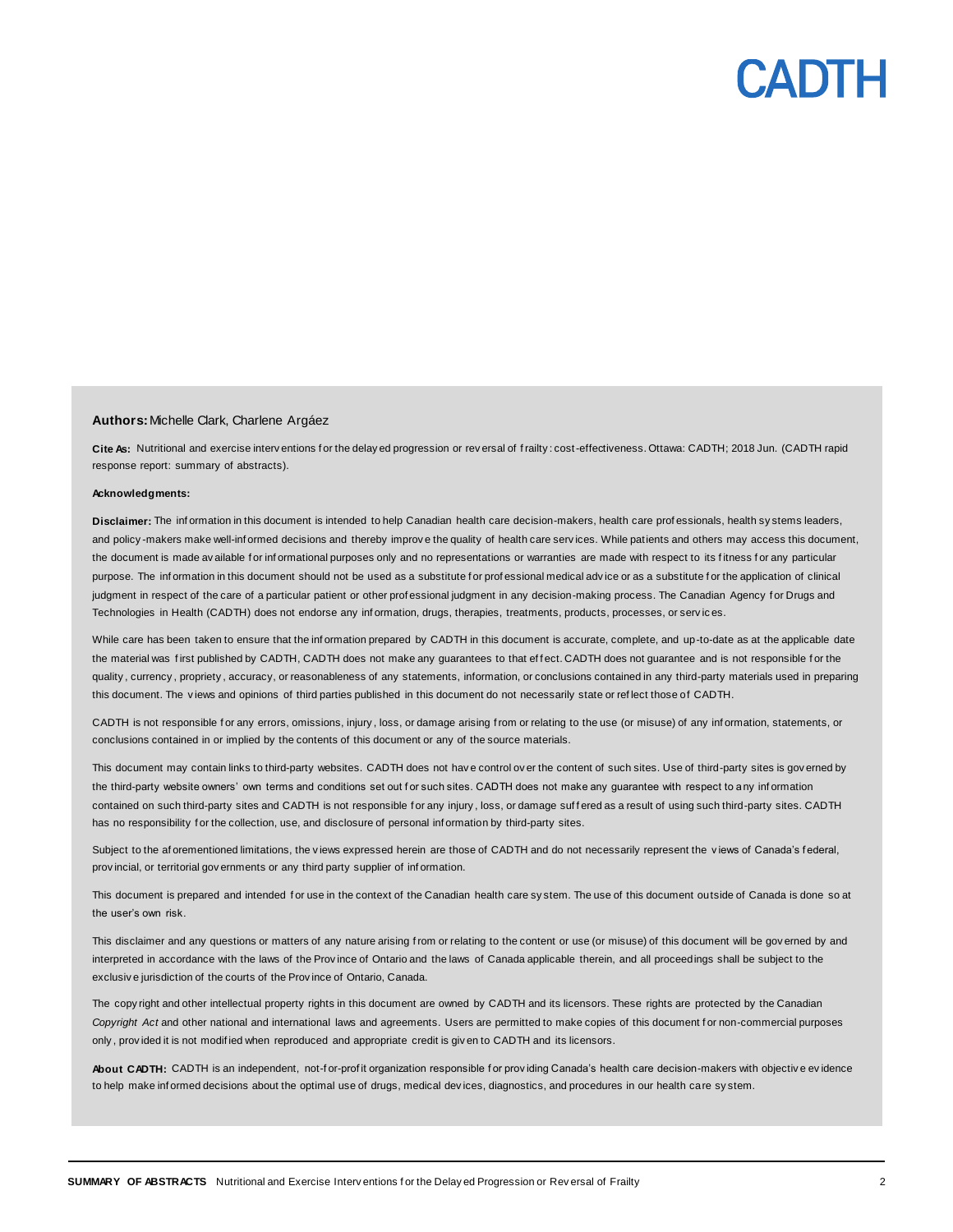

# **Research Questions**

- 1. What is the cost-effectiveness of nutritional interventions for the delayed progression or reversal of frailty?
- 2. What is the cost-effectiveness of exercise interventions for the delayed prevention or reversal of frailty?

# **Key Findings**

One systematic review and four economic evaluations were identified regarding the costeffectiveness of nutritional or exercise interventions for the delayed progression or reversal of frailty.

# **Methods**

A limited literature search was conducted on key resources PubMed, The Cochrane Library, University of York Centre for Reviews and Dissemination (CRD) databases, Canadian and major international health technology agencies, as well as a focused Internet search. Methodological filters were applied to limit retrieval to health technology assessments, systematic reviews, and meta-analyses, and economic studies. The search was limited to English language documents published between January 1, 2013 and May 29, 2018. Internet links were provided, where available.

# **Selection Criteria**

One reviewer screened citations and selected studies based on the inclusion criteria presented in Table 1.

| <b>Population</b>    | Patients with frailty (living in the community, living in long term care, or in acute care)                      |
|----------------------|------------------------------------------------------------------------------------------------------------------|
| Intervention         | Q1: Nutritional interventions<br>Q2: Exercise interventions                                                      |
| <b>Comparator</b>    | Usual Care                                                                                                       |
| <b>Outcomes</b>      | Cost-effectiveness, cost utility, cost per quality-adjusted life year, healthcare dollars saved, health spending |
| <b>Study Designs</b> | Health technology as sessments, systematic reviews, meta-analyses, economic evaluations                          |

# **Table 1: Selection Criteria**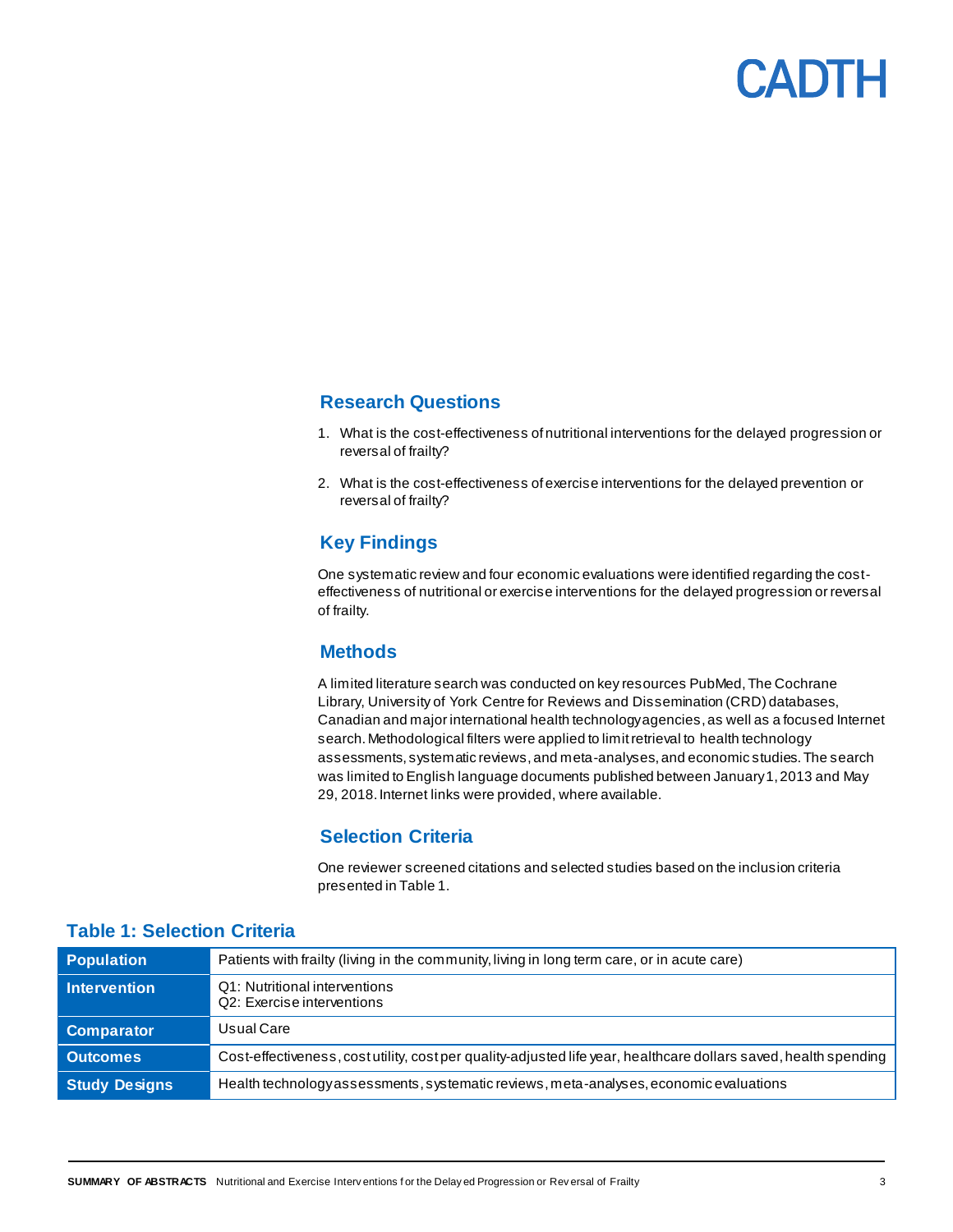# CADTH

# **Results**

Rapid Response reports are organized so that the higher quality evidence is presented first. Therefore, health technology assessment reports, systematic reviews, and meta-analyses are presented first. These are followed economic evaluations.

One systematic review and four economic evaluations were identified regarding the costeffectiveness of nutritional or exercise interventions for the delayed progression or reversal of frailty. No relevant health technology assessments were identified.

Additional references of potential interest are provided in the appendix.

# **Overall Summary of Findings**

One systematic review<sup>1</sup> was identified regarding the cost-effectiveness of nutritional or exercise interventions for the delayed progression or reversal of frailty. The authors of the systematic review evaluated the clinical and cost-effectiveness of reablement versus home care or waitlist for older adults who were at risk for functional decline.<sup>1</sup>They found that reablement was less costly than usual care but the conclusion was based on only one study that was determined to be of very low quality.<sup>1</sup>

Four economic evaluations<sup>2-5</sup> were identified. A cost-effectiveness model<sup>2</sup> of a physiotherapy-based intervention for frail older persons found an incremental cost per quality-adjusted life year (QALY) gained of \$8129 (Australian dollars) as compared with usual care; however, the model also identified a probability that usual care would be more effective and less costly than the physiotherapy intervention.<sup>2</sup>

A Japanese study<sup>3</sup> assessed the cost-effectiveness of a community-based nutrition and oral health intervention for the prevention of disability in the frail elderly. Over the 28 months of the study, the intervention was found to be less expensive than usual care but the difference in cost was not statistically significant.<sup>3</sup> A cost-utility analysis of the INTERACTIVE trial<sup>5</sup> compared the management of elderly patients with a hip fracture by a physical therapist and dietician with social visits for six months. The administration costs between the intervention and control were not significantly different.<sup>5</sup> There was a higher mean gain in QALYs in the intervention group but this difference was also not statistically significant.<sup>5</sup> In another economic evaluation, a HomeHealth promotion intervention was compared with usual treatment for community-dwelling adults with mild frailty.<sup>4</sup> Significantly better functioning, better grip strength, reduced psychological distress, and increased capability-adjusted life years were achieved after six months with the intervention.<sup>4</sup> The difference in costs between the HomeHealth intervention and usual treatment were not reported in the abstract but the authors did indicate that the intervention was administered at a "modest cost." 4

# **References Summarized**

Health Technology Assessments

No literature identified.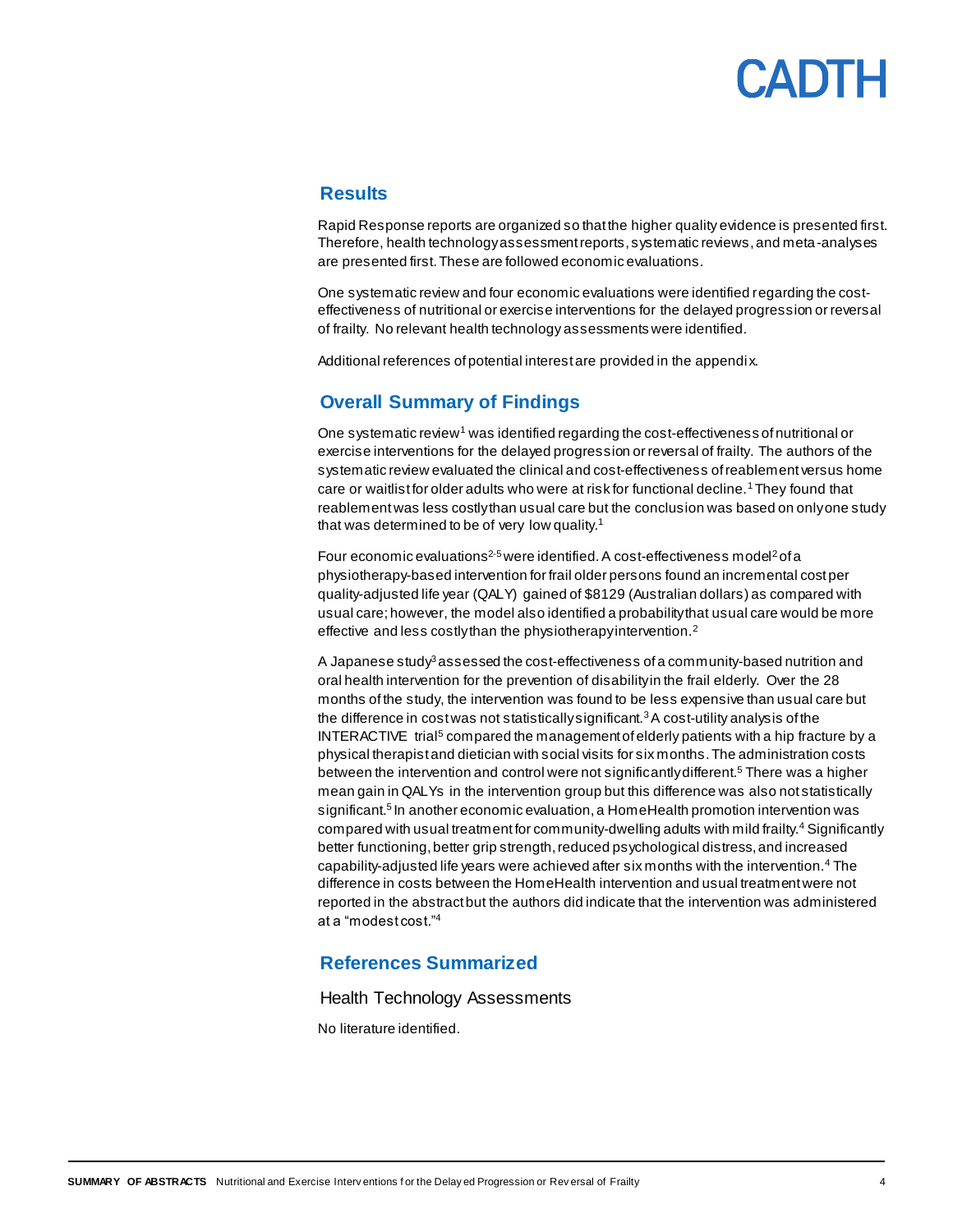

# Systematic Reviews and Meta-analyses

1. Cochrane A, Furlong M, McGilloway S, Molloy DW, Stevenson M, Donnelly M. Timelimited home-care reablement services for maintaining and improving the functional independence of older adults. Cochrane Database Syst Rev; 2016 Oct. <http://cochranelibrary-wiley.com/doi/10.1002/14651858.CD010825.pub2/full> Accessed 2018 Jun 7

### Economic Evaluations

2. Karnon J, Afzali HHA, Putro GVAA, Thant PW, Dompok A, Cox I, et al. A Costeffectiveness model for frail older persons: development and application to a physiotherapy-based intervention. Appl Health Econ Health Policy. 2017 Oct;15(5):635- 645.

[PubMed: PM28349499](https://www.ncbi.nlm.nih.gov/pubmed/?term=28349499)

- 3. Tomata Y, Watanabe T, Sugiyama K, Zhang S, Sugawara Y, Tsuji I. Effects of a community-based program for oral health and nutrition on cos t-effectiveness by preventing disability in Japanese frail elderly: a quasi-experimental study using propensity score matching. J Am Med Dir Assoc. 2017 Aug 1;18(8):678-685. [PubMed: PM28412165](http://www.ncbi.nlm.nih.gov/pubmed/28412165)
- 4. Walters K, Frost R, Kharicha K, Avgerinou C, Gardner B, Ricciardi F, et al. Home-based health promotion for older people with mild frailty: the HomeHealth intervention development and feasibility RCT. Health Technology Assessment. 2017 Dec;21(73):1- 128.

[PubMed: PM29214975](http://www.ncbi.nlm.nih.gov/pubmed/29214975)

5. Milte R, Miller MD, Crotty M, Mackintosh S, Thomas S, Cameron ID, et al. Costeffectiveness of individualized nutrition and exercise therapy for rehabilitation following hip fracture. J Rehab Med. 2016 Apr;48(4):378-85. [PubMed: PM26998949](http://www.ncbi.nlm.nih.gov/pubmed/26998949)